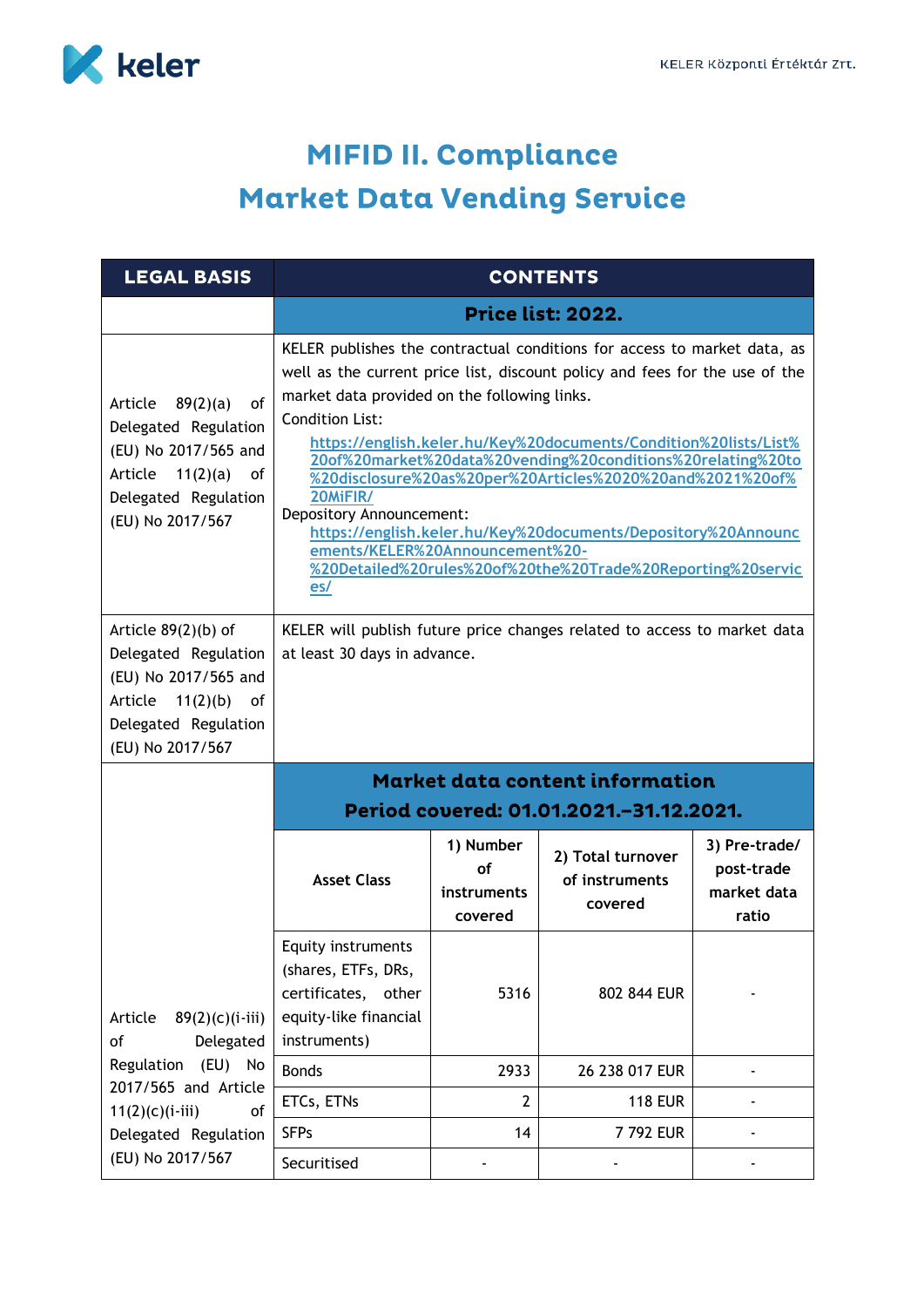

|                                                                                                                                                         | derivatives                                                                                                                                                                                                            |                                                    |                   |  |  |
|---------------------------------------------------------------------------------------------------------------------------------------------------------|------------------------------------------------------------------------------------------------------------------------------------------------------------------------------------------------------------------------|----------------------------------------------------|-------------------|--|--|
|                                                                                                                                                         | Interest<br>Rate<br>derivatives                                                                                                                                                                                        | 6                                                  | 183 333 EUR       |  |  |
|                                                                                                                                                         | Credit derivatives                                                                                                                                                                                                     |                                                    |                   |  |  |
|                                                                                                                                                         | Equity derivatives                                                                                                                                                                                                     |                                                    |                   |  |  |
|                                                                                                                                                         | <b>FX</b> derivatives                                                                                                                                                                                                  | 15883                                              | 1 054 812 629 EUR |  |  |
|                                                                                                                                                         | Emission<br>allowances<br>derivatives                                                                                                                                                                                  |                                                    |                   |  |  |
|                                                                                                                                                         | C <sub>10</sub> derivatives                                                                                                                                                                                            |                                                    |                   |  |  |
|                                                                                                                                                         | Commodity<br>derivatives                                                                                                                                                                                               | 502                                                | 176 839 EUR       |  |  |
|                                                                                                                                                         | <b>CFDs</b>                                                                                                                                                                                                            |                                                    |                   |  |  |
|                                                                                                                                                         | Emission<br>allowances                                                                                                                                                                                                 |                                                    |                   |  |  |
| Article $89(2)(c)(iv)$ of<br>Delegated Regulation<br>(EU) No 2017/565 and<br>Article $11(2)(c)(iv)$ of<br>Delegated Regulation<br>(EU) No 2017/567      | Information on any data provided<br>in addition to market data                                                                                                                                                         |                                                    |                   |  |  |
| Article $89(2)(c)(v)$ of<br>Delegated Regulation<br>(EU) No 2017/565 and<br>Article $11(2)(c)(v)$ of<br><b>Delegated Regulation</b><br>(EU) No 2017/567 | of the<br>last<br>licence fee<br>Date<br>adaption for market data provided                                                                                                                                             |                                                    | 2022.01.01.       |  |  |
| Article $89(2)(d)$ of<br>Delegated Regulation<br>(EU) No 2017/565 and<br>Article $11(2)(d)$ of<br>Delegated Regulation<br>(EU) No 2017/567              | Total Market Data Revenues (EUR)                                                                                                                                                                                       |                                                    | 22.000 EUR        |  |  |
|                                                                                                                                                         | <b>Market Data Revenues</b><br>as a proportion of total revenues <sup>1</sup><br>arányában (%)                                                                                                                         |                                                    | 20 %              |  |  |
|                                                                                                                                                         | Cost accounting methodology                                                                                                                                                                                            |                                                    |                   |  |  |
|                                                                                                                                                         | year 2021                                                                                                                                                                                                              |                                                    |                   |  |  |
|                                                                                                                                                         | Information on how<br>the price was set                                                                                                                                                                                | The pricing of market data is based on the cost of |                   |  |  |
|                                                                                                                                                         |                                                                                                                                                                                                                        | producing and distributing the data.               |                   |  |  |
| Article $89(2)$ (e) of<br>Delegated Regulation<br>(EU) No 2017/565 and                                                                                  | COST TYPES AND THEIR BREAKDOWN<br>Accounting<br>Direct cost of the service: costs and expenses<br>1.<br>methodologies<br>(e.g. support, development specification and<br>design<br>system<br>fees,<br>costs,<br>expert |                                                    |                   |  |  |

1 APA publication service fees are considered as total revenue